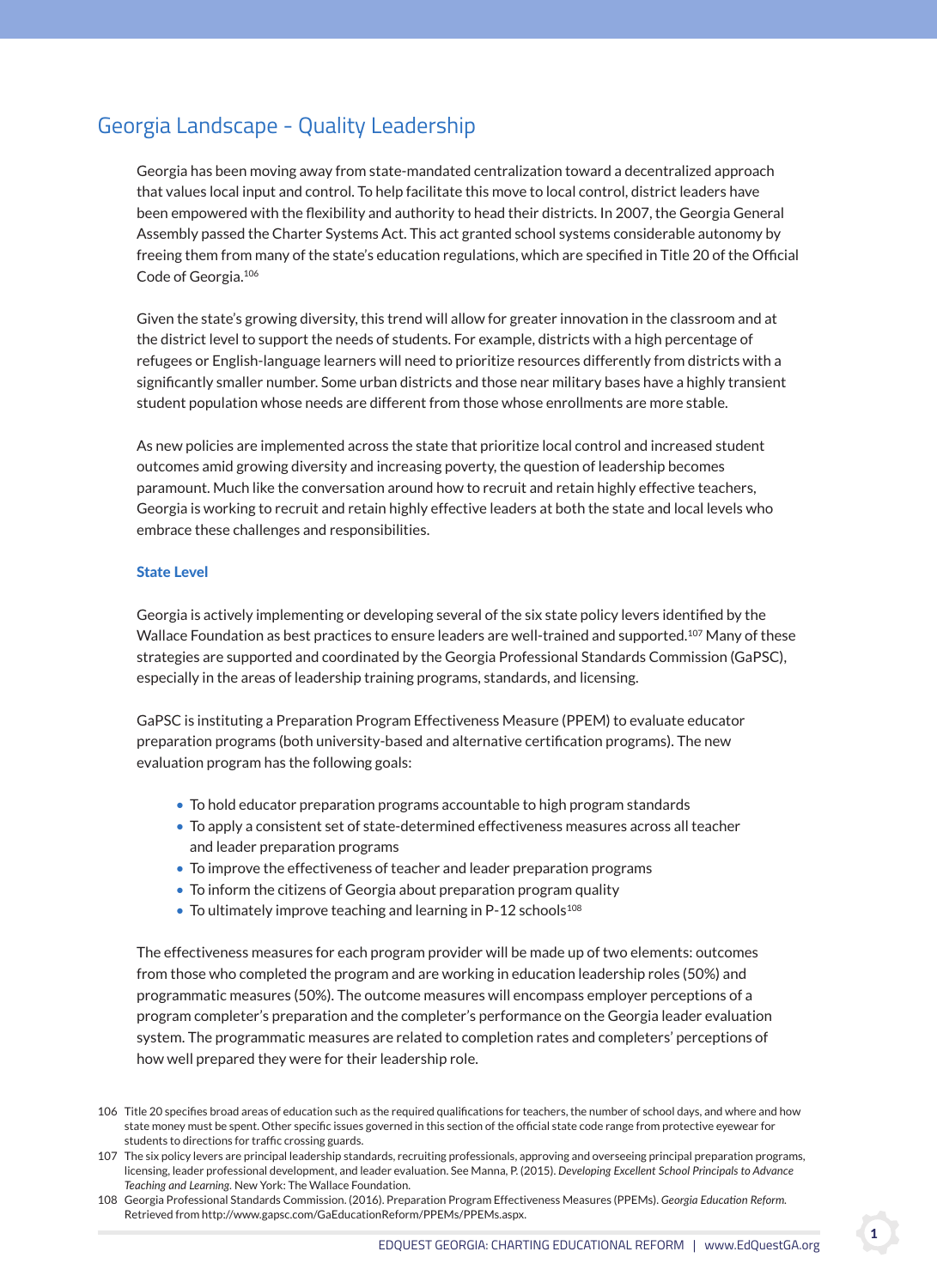Georgia is finalizing the components of the PPEM and nonconsequential implementation is expected to take place during the 2017–2018 school year. Consequential implementation is expected in the 2018– 2019 school year. Programs will be rated based on their PPEM score as exemplary, effective, at-risk, or low-performing. Low-performing programs will have two years of support from GaPSC and/or exemplary peers to improve their rating. Three years of a low-performing rating may cause a program to be closed. As the demands on leaders change, these types of evaluation tools are expected to spur changes in how leaders are educated and prepared for their positions.

 Not only have the certification and monitoring of leader preparation programs changed, the preparation and licensure/certifications for education leaders have also changed. Beginning in January 2016, the Georgia Educational Leadership Certificate offered by GaPSC was made available in two tiers:

- Tier 1 programs, which focus on instructional leadership, are for future leaders who are still in the classroom but looking to make the transition to school-level leadership.
	- Not performance-based
	- Master's-level programs focused on instructional leadership and culture building
- Tier 2 programs are for current leaders in a school or within a district.
	- Performance-based preparation
	- Specialist or doctoral-level programs focused on job-embedded learning

 Georgia leader preparation programs are based upon the 2015 Professional Standards for Educational Leaders published by the National Policy Board for Educational Administration. They are studentcentered standards and reflect the recognition that effective school leadership can be performed by many within a school, particularly teachers. To that end, Georgia educational leadership programs stress the importance of shared leadership and the vital role teacher leaders, if used effectively, can play in improving teaching and learning in a school. Upon completion of the tiered leadership programs, leaders will earn a "leadership level" corresponding to a designated compensation level if that person is in a leadership role in their school or system.109

 To further improve leader preparation and training, Georgia is one of seven states participating in a \$47 million initiative funded by the Wallace Foundation to develop models over the next four years to improve principal preparation programs at universities. The seven states will be reviewing their policies concerning university-based principal training and investigate whether changes, such as program accreditation and principal licensure requirements, would result in more effective preparation programs statewide.<sup>110</sup> The grant will focus on long-term changes centered on evidence-based policies and practices in three areas:

- 1. Developing and implementing a high-quality course of study with practical, on-the-job experiences
- 2. Establishing strong university–district partnerships
- 3. Developing and/or implementing state policies around program accreditation, principal licensure/certification, and other opportunities—such as funded internships—to promote more effective training statewide

 Other state entities are also focused on improving education leadership. For example, the Georgia Department of Education (GaDOE), with support and collaboration from the Georgia Professional Standards Commission, convened a statewide Induction Task Force beginning in June 2011. GaDOE

<sup>109</sup> Georgia Professional Standards Commission. (2016, January 15). Educational Leadership Tiered Transition Guidance. Atlanta, Georgia. Retrieved from http://www.gapsc.com/Commission/policies\_guidelines/Downloads/LeadershipTieredTransitionGuidance\_20160825.pdf.

<sup>110</sup> Selected university participants and their states include Albany State University (Georgia), Florida Atlantic University, North Carolina State University, San Diego State University (California), the University of Connecticut, Virginia State University, and Western Kentucky University.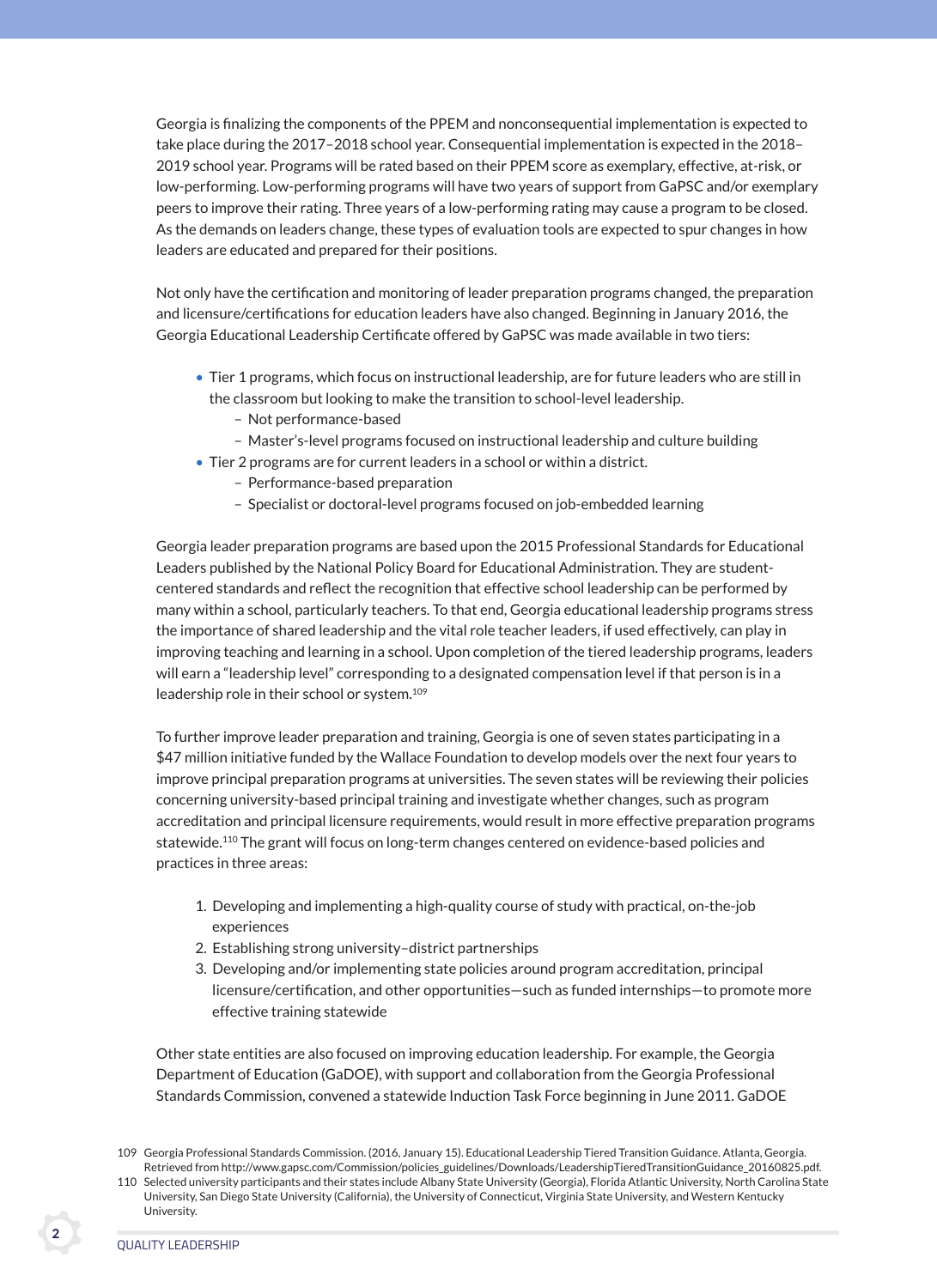worked with districts, institutions of higher education, and regional education support agencies (RESAs) to guide the development and implementation of effective teacher and leader district induction programs. The GaDOE Teacher and Leader Induction Guidance focuses on recruiting, retaining, and supporting induction-phase teachers and leaders.

 In the draft proposal for a new state education plan under the federal Every Student Succeeds Act (ESSA), GaDOE highlighted effective leadership as a key area for school success. The plan focuses on building leadership capacity within the school improvement framework through expanded collaboration with institutions of higher education and local districts, personalized professional learning, and coaching and ongoing support, and focusing on effective leadership within the school improvement framework.

 Georgia lawmakers have also recognized the need to enhance leadership capacity across the state. In 2017, the Georgia General Assembly passed House Bill 338, the First Priority Act. While the majority of the bill addressed turning around chronically struggling schools, the legislation also created a Joint Study Committee on the Establishment of a Leadership Academy. The committee is charged to

## THe universiTy PrinciPal PreParaTion iniTiaTive (uPPi) in georgia

Funded by the Wallace Foundation, the UPPI is exploring how university programs can improve training so that they reflect the evidence on how best to prepare effective principals. Seven universities and their state and district partners were selected to participate, including Albany State University in Georgia.

Participating universities, along with their district partners and states, will receive a total of \$15.5 million in the first year, an average of \$2.2 million per university and its partners.

Albany State University is a public college in Southwest Georgia serving a diverse student body. As of 2017, it offered master's and specialist degrees in education leadership. Led by four full-time faculty members, the program enrolled 34 candidates in 2016. The university will work with the Pelham City School System, Calhoun County School System, and Dougherty **County School System, most of whose leaders** graduated from the university's program. Partners are the Georgia Professional Standards Commission, the Gwinnett County Public School's Quality-Plus Leader Academy, and the NYC Leadership Academy.

study the possibility of establishing a leadership academy to provide opportunities for principals and other school leaders to update and expand their leadership knowledge and skills. The committee shall study and recommend the scope of a potential leadership academy. . . focusing on leadership in schools that have unacceptable ratings, criteria for participants and faculty, and any other matters deemed appropriate by the committee. The committee shall identify a process for establishing such leadership academy, which may be known as the Georgia Academic Leadership Academy, with a proposed beginning date of July 1, 2018.111

### **District Examples**

 Work is also being done at the district level to improve leadership and the leadership pipeline. The Georgia Leadership Institute for School Improvement (GLISI) is an independent, nonprofit organization committed to developing world-class education leaders for all of Georgia's students. GLISI's support is about more than building the capacity of a single leader. The nonprofit aims to reduce or eliminate vacancies by making the job and working environment one that attracts and retains teachers and leaders who collegially push and encourage each other to get better every day — and do. Leadership training at GLISI focuses on the root causes of leader turnover: toxic cultures among adults that keep teachers in isolation, discourage experimentation, and undercut decision-making authority at every level.